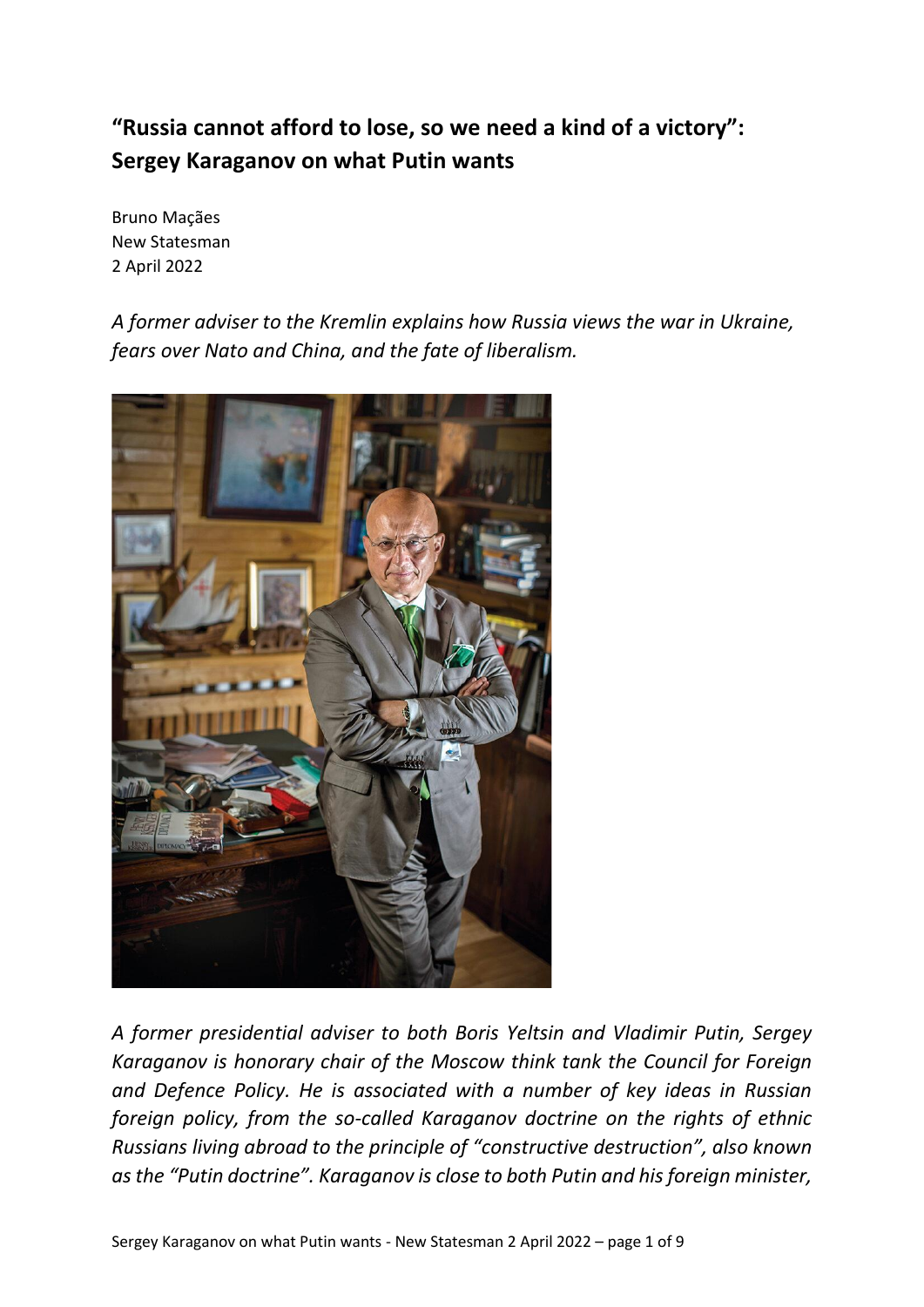*Sergei Lavrov, and he formulated many of the ideas that led to the war in Ukraine – though he has also expressed disagreement with the idea of a long-term occupation of the country.*

*Karaganov has promoted the concept of "Greater Eurasia" and has defended a closer partnership with China. He is known as a foreign-policy hawk, and has argued that the long reign of the West in world politics is now at an end. On 28 March the New Statesman columnist Bruno Maçães interviewed Karaganov about his views on the war – including controversial statements on Ukrainian nationhood and denazification that would be disputed by those outside Russia – and the future of the liberal international order.*

#### *Bruno Maçães: Why did Russia invade Ukraine?*

**Sergey Karaganov**: For 25 years, people like myself have been saying that if Nato and Western alliances expand beyond certain red lines, especially into Ukraine, there will be a war. I envisioned that scenario as far back as 1997. In 2008 President Putin said that if Ukraine's membership of the alliance became a possibility then there will be no Ukraine. He was not listened to. So the first objective is to end Nato's expansion. Two other objectives have been added: one is the demilitarisation of Ukraine; the other is denazification, because there are people in the Russian government concerned with the rise of ultranationalism in Ukraine to the extent that they think it is beginning to resemble Germany in the 1930s. There is also an aim to free the Donbas republics of eight years of constant bombardment.

There was also a strong belief that war with Ukraine was inevitable – maybe three or four years from now – which could well have taken place on Russian territory itself. So probably the Kremlin decided that if you have to fight, let's fight on somebody else's territory, the territory of a neighbour and a brother country, once a part of the Russian Empire. But the real war is against the Western expansion.

*BM: On 25 February Putin called on the Ukrainian army to overthrow President Volodymyr Zelensky. More recently, however, the Kremlin seems to be suggesting that it is interested in negotiating with Zelensky. Has the Kremlin*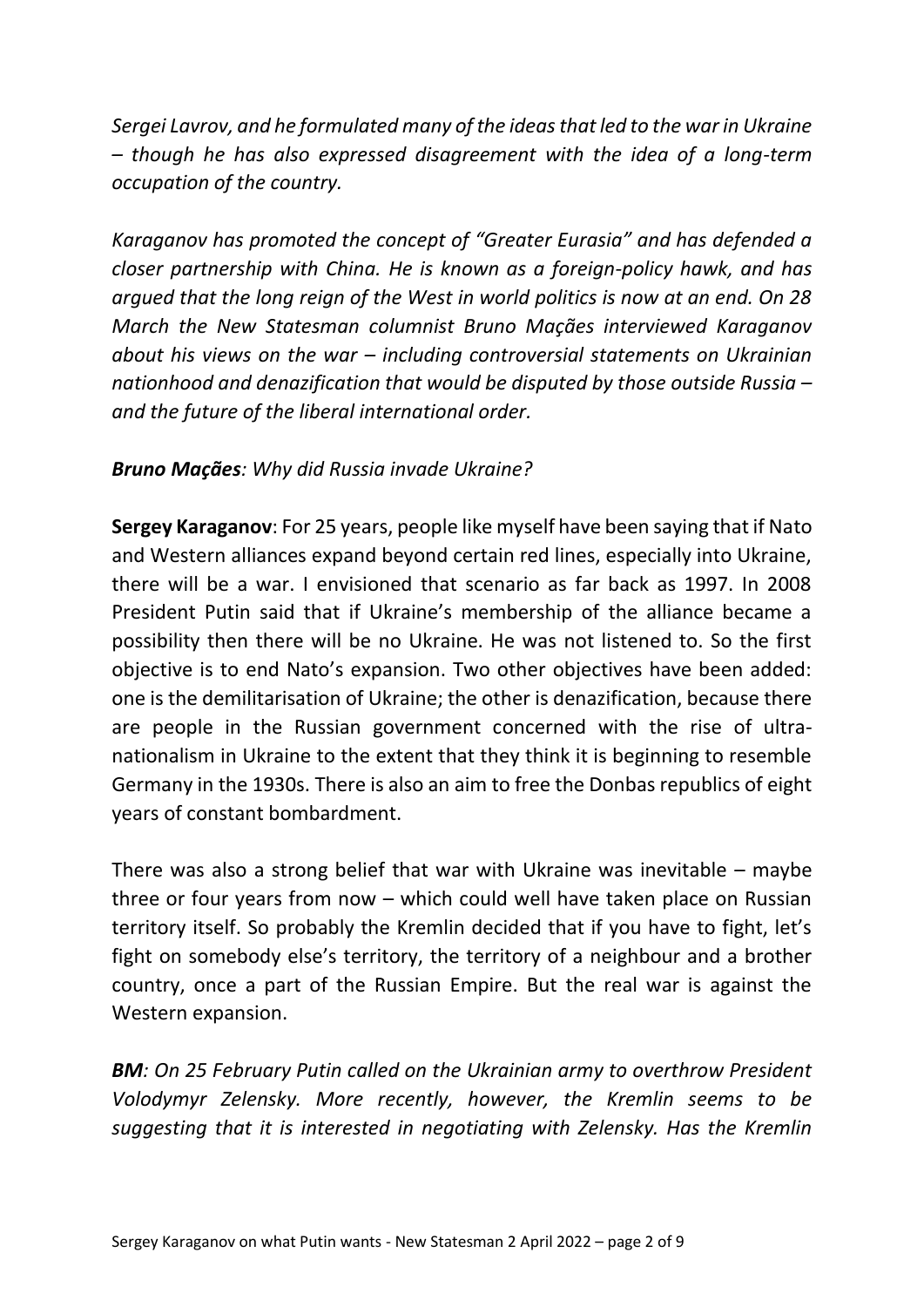# *changed its mind? Does it accept that Zelensky is the president of Ukraine and will remain the president of Ukraine?*

**SK**: It is a war, and we're in the fog of war, so opinions change, aims change. At the start, maybe some thought that the Ukrainian military would arrange some kind of a coup so we would have a real power in Kyiv with whom we could negotiate – recent presidents, and especially Zelensky, are considered puppets.

## *BM: You personally do not consider President Zelensky a Nazi, do you?*

**SK**: Of course not.

*BM: What do you think would be the final goal for the Kremlin at this point? What would be considered a successful outcome for the invasion?*

**SK**: I don't know what the outcome of this war will be, but I think it will involve the partition of Ukraine, one way or another. Hopefully there would still be something called Ukraine left at the end. But Russia cannot afford to "lose", so we need a kind of a victory. And if there is a sense that we are losing the war, then I think there is a definite possibility of escalation. This war is a kind of proxy war between the West and the rest – Russia being, as it has been in history, the pinnacle of "the rest" – for a future world order. The stakes of the Russian elite are very high – for them it is an existential war.

*BM: You talked about demilitarisation of Ukraine, but it seems that such a goal would not be achieved if the West continues to provide Ukraine with weapons. Do you think Russia will be tempted to stop that flow of arms, and does this risk a direct clash between Nato and Russia?*

**SK**: Absolutely! There is a growing probability of a direct clash. And we don't know what the outcome of this would be. Maybe the Poles would fight; they are always willing. I know as a historian that Article 5 of the Nato treaty is worthless. Under Article 5 – which allows a state to call for support from other members of the alliance – nobody is obliged to actually fight on behalf of others, but nobody can be absolutely sure that there would be no such escalation. I also know from the history of American nuclear strategy that the US is unlikely to defend Europe with nuclear weapons. But there is still a chance of escalation here, so it is an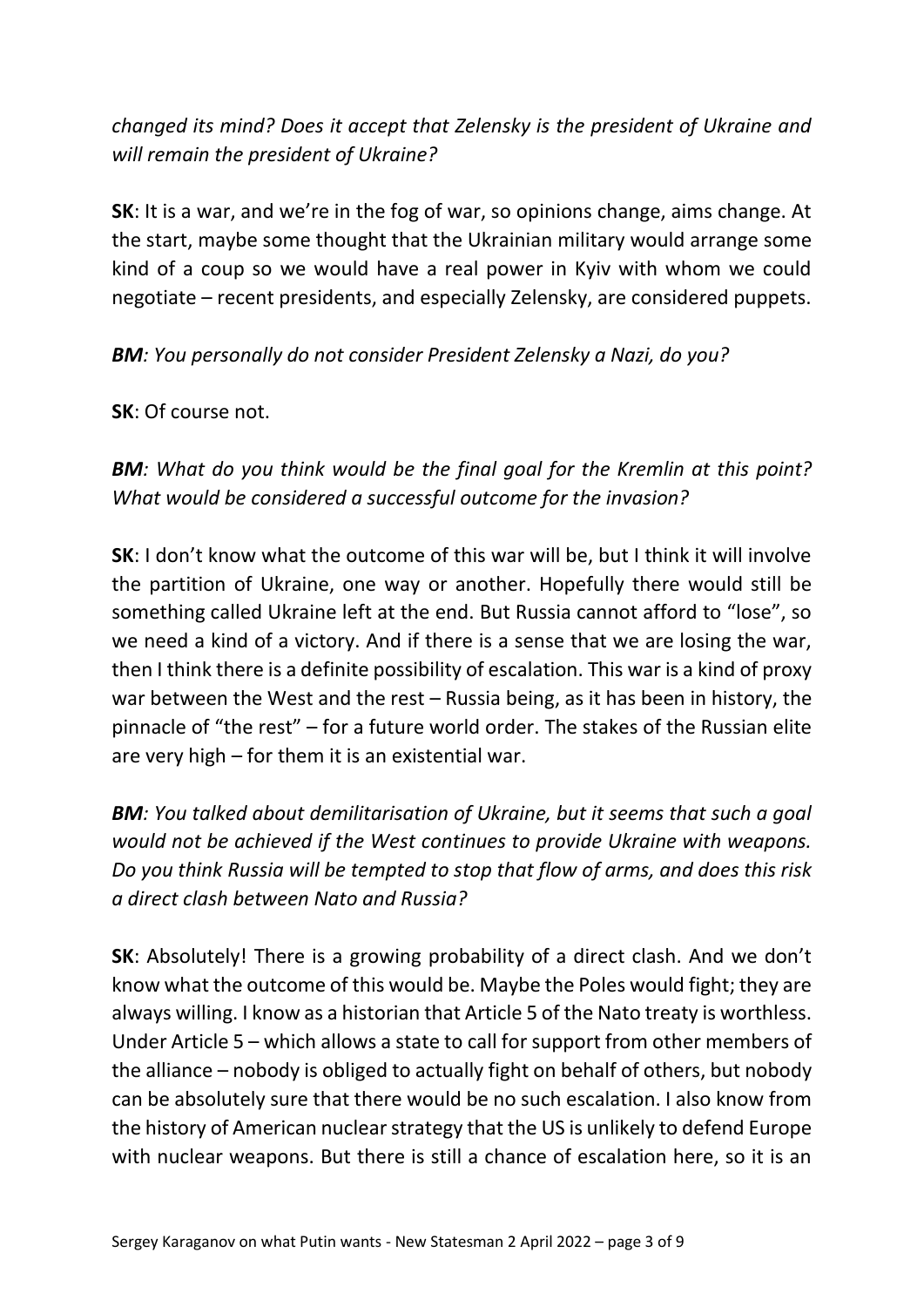abysmal scenario and I hope that some kind of a peace agreement between us and the US, and between us and Ukraine, can be reached before we go further into this unbelievably dangerous world.

*BM: If Putin asks for your advice, would you tell him that Article 5 is to be taken seriously or not? I understand from your words that it is not to be taken seriously in your view.*

**SK**: It might be that Article 5 works, and countries rally to the defence of another. But against a nuclear country like Russia… I wonder? Put it this way: if the US intervenes against a nuclear country, then the American president making that decision is mad, because it wouldn't be 1914 or 1939; this is something bigger. So I don't think America could possibly intervene, but we are already in a much more dangerous situation than several weeks ago. And Article 5 does not presume automatic obligations.

## *On Ukraine's right to exist*

*BM: What was your reaction to President Biden's comment that President Putin cannot stay in power?*

**SK**: Well, President Biden often makes all kind of comments. [Afterwards,] he was corrected by his colleagues, so nobody's taking the statement seriously.

*BM: Putin has argued that Ukraine does not exist as a nation. I would imagine that the conclusion from the events of the past weeks is that Ukraine does exist as a nation, when you have the whole population, including civilians, willing to sacrifice their lives to preserve the sovereignty and independence of their country. Does Ukraine exist as a nation, or is Ukraine just a part of Russia?*

**SK**: I am not sure whether there is a massive civilian resistance as you suggest, rather than just young men joining the army. In any case, I don't know whether Ukraine will survive, because it has a very limited, if any, history of statehood, and it doesn't have a state-building elite. Maybe something will grow from below, but it's an open question… We shall see… This war – or military operation; however you call it – will decide. Maybe the Ukrainian nation will be born: I will be happy if Ukrainians have an effective, viable government – unlike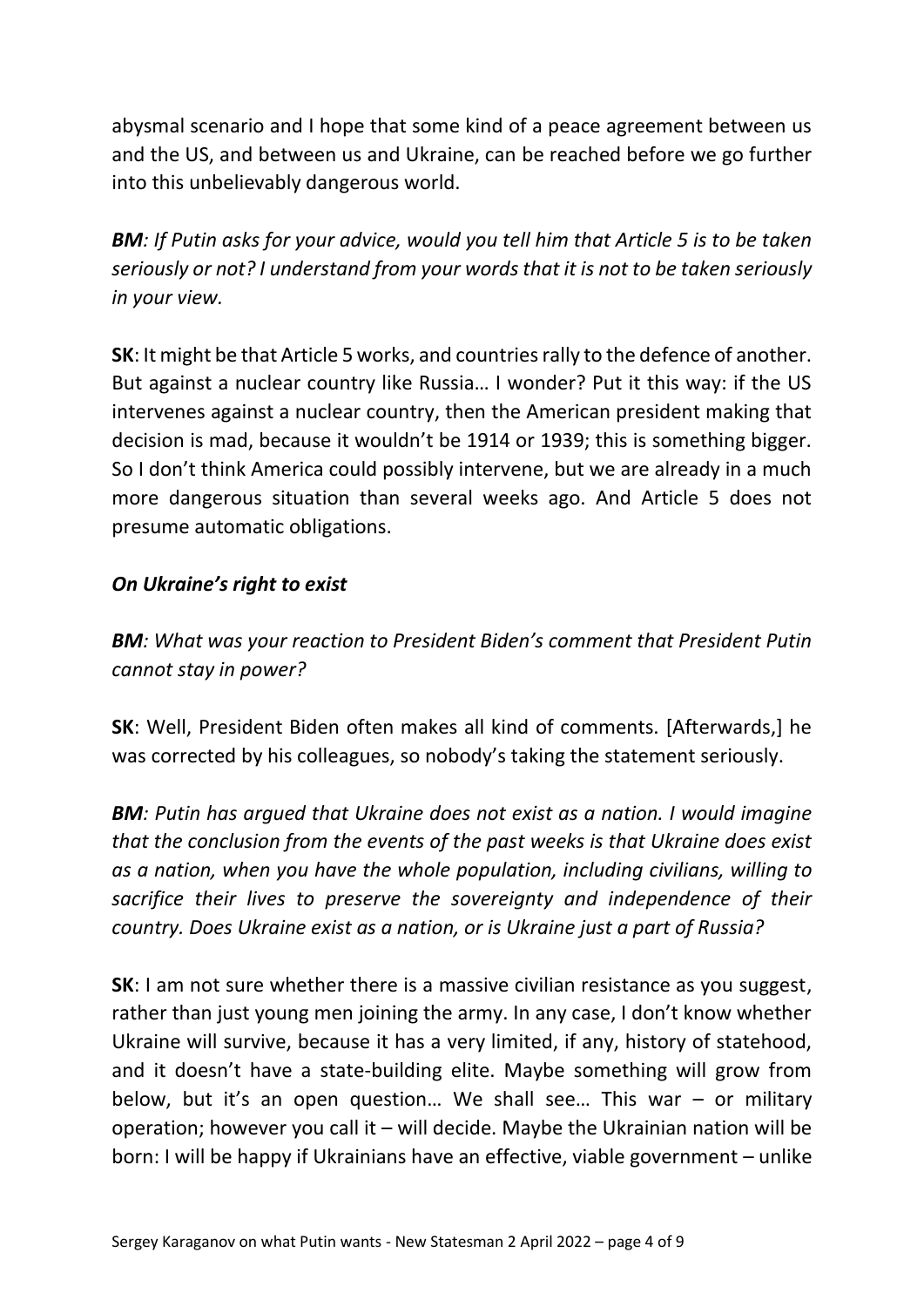the situation during the last 30 years. They were the absolute losers after the Soviet Union, because of their lack of a state-building elite.

**BM**: If there is a partition, would the Russia-controlled section of Ukraine *preserve a nominal independence, or would it be absorbed by Russia?*

**SK**: If the operation is to turn Ukraine into a "friendly" state, then absorption is clearly not necessary. There might be some kind of absorption – which has happened, effectively  $-$  in the Donbas republics. Whether they will be independent or not  $-1$  think they might be. Certainly there are calls for referendums there, but how you could run referendums during a conflict I do not know. So my judgement would be that some of Ukraine will become a friendly state to Russia, other parts may be partitioned. Poland will gladly take back some of parts in the west, maybe Romanians and Hungarians will, too, because the Hungarian minority in Ukraine has been suppressed along with other minorities. But we are in a full-on war; it is too hard to predict. The war is an open-ended story.

*BM: One argument is that Russia will fall under Chinese control, and this war does not help – because by isolating Russia from the West, it turns Russia into easy prey for Chinese economic influence. Are you worried that this could be the beginning of a "Chinese century" for Russia?*

**SK:** There are two answers to your question. One is that China's economic influence in Russia and over Russia will grow. China has most of the technologies we need, and it has a lot of capital, so there is no question about that. Whether Russia would become a kind of a satellite country, according to the Chinese tradition of their Middle Kingdom, I doubt it.

If you asked me how I would describe Russia in one word, it is "sovereignty". We defeated those who sought to rule us, starting with the Mongols, and then Carl [Charles XII] of Sweden, then Napoleon and Hitler. Also, recently, we had years of Western domination here. It was almost overwhelming. And nevertheless, you see what has happened: Russia revolted against all that. So I am not afraid of Russia becoming a part of a great China. The other reason I'm not afraid is because Chinese civilisation is very different. We have our Asian traits in our genes, and we are in part an Asian country because of this. And Siberia is at the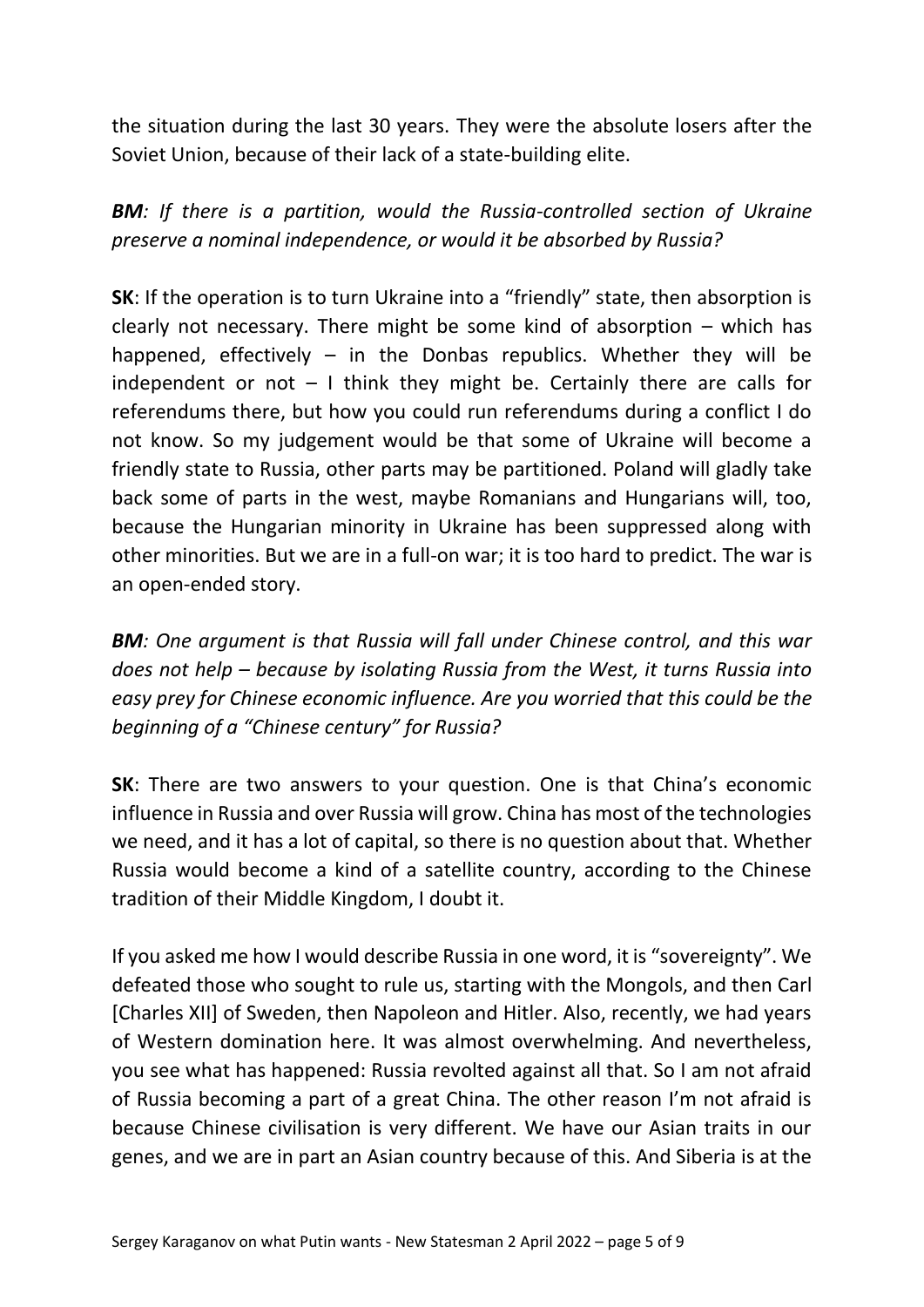core of the Russian empire: without Siberia, Russia wouldn't have become a great country. And the Tatar and Mongol yoke left many traits in our society. But culturally, we are different, so I don't think it is possible that we will become a subsidiary country.

But I am very concerned about the overwhelming economic predominance of China over the next decade. People like me have been saying precisely [that] we have to solve the Ukraine problem, we have to solve the Nato problem, so that we can be in a strong position vis-à-vis China. Now it will be much more difficult for Russia to resist Chinese power.

#### *On winners and losers*

## *BM: Do you think the US is benefiting from this war?*

**SK**: At this juncture, yes, because the big losers are, in addition to Ukraine, Europe, especially if it continues with this mysterious zest for independence from Russian energy. But China is clearly the victor of this whole affair… I think the biggest loser will be Ukraine; a loser will be Russia; a great loser will be Europe; the United States will lose somewhat, but still it could very well survive as a huge island over the ocean; and the big victor is China.

*BM: You have argued that in the future there could be some kind of alliance between Russia and Europe – or at least some European countries, if not others. Surely now you must think there is no possibility for Europe and Russia to come closer together.*

**SK**: If we could have solved the crisis peacefully there's no question that parts of Europe would have orientated themselves not towards Russia itself but Greater Eurasia, of which Russia would be a key part. That scenario is now postponed, but Europe needs to develop a relationship with Greater Eurasia. We lived through world wars and cold wars, and then we rebuilt our relationship. I hope that we shall do that in ten years. I hope I shall see that before I pass.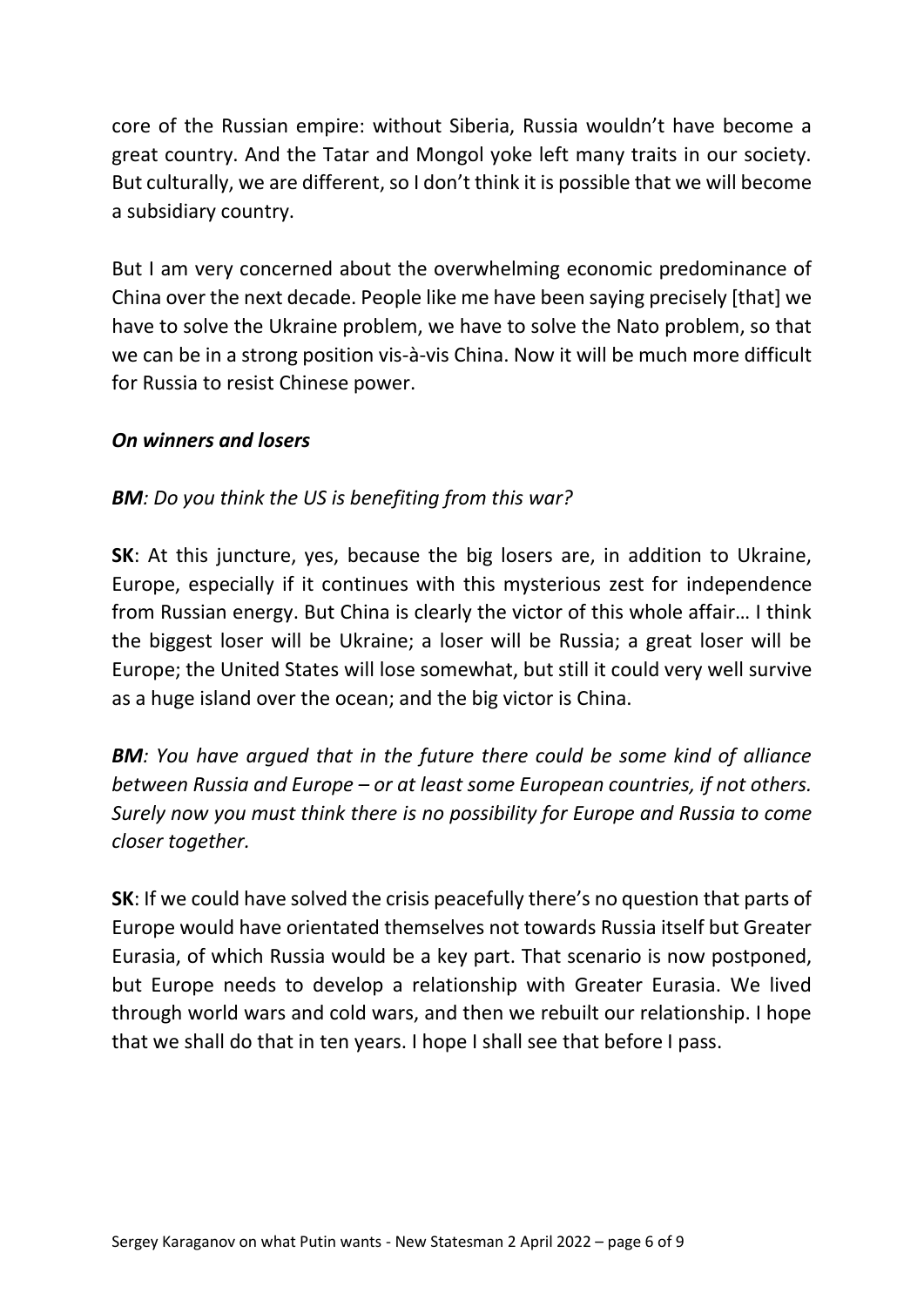# *BM: Do you think this is a moment of supreme danger for Russia?*

**SK**: I would say yes, this is an existential war. If we do not win, somehow, then I think we will have all kinds of unforeseen political repercussions which are much worse than at the beginning of the 1990s. But I believe that we will avoid that, first, because Russia will win, whatever that victory means, and second, because we have a strong and tough regime, so in any event, or if the worst happens, it will not be the dissolution of the country or collapse. I think it will be closer to a harsh authoritarian regime than to the dissolution of the country. But still, defeat is unthinkable.

## *BM: What would qualify as defeat?*

**SK**: I do not know. That is the question. We need victory. I don't think that, even if we conquered all of Ukraine and all the military forces of Ukraine surrendered, it would be a victory, because then we will be left with the burden of a devastated country, one devastated by 30 years of inept elite rule, and then of course devastation from our military operation. So I think at one point we need a kind of a solution which would be called peace, and which would include de facto the creation of some kind of a viable, pro-Russian government on the territory of Ukraine, and real security for the Donbas republics.

#### *BM: If the current stalemate were to continue for years, would that be a defeat?*

**SK**: Stalemate means a huge military operation. No, I don't think it is possible. I am afraid it would lead to escalation, because fighting endlessly on the territory of Ukraine – even now, is not viable.

# *BM: It's the second time you've mentioned that if there is no progress it would lead to an escalation. What does "escalation" mean in this context?*

**SK**: Well, escalation in this context means that in the face of an existential threat – and that means a non-victory, by the way, or an alleged defeat – Russia could escalate, and there are dozens of places in the world where it would have a direct confrontation with the United States.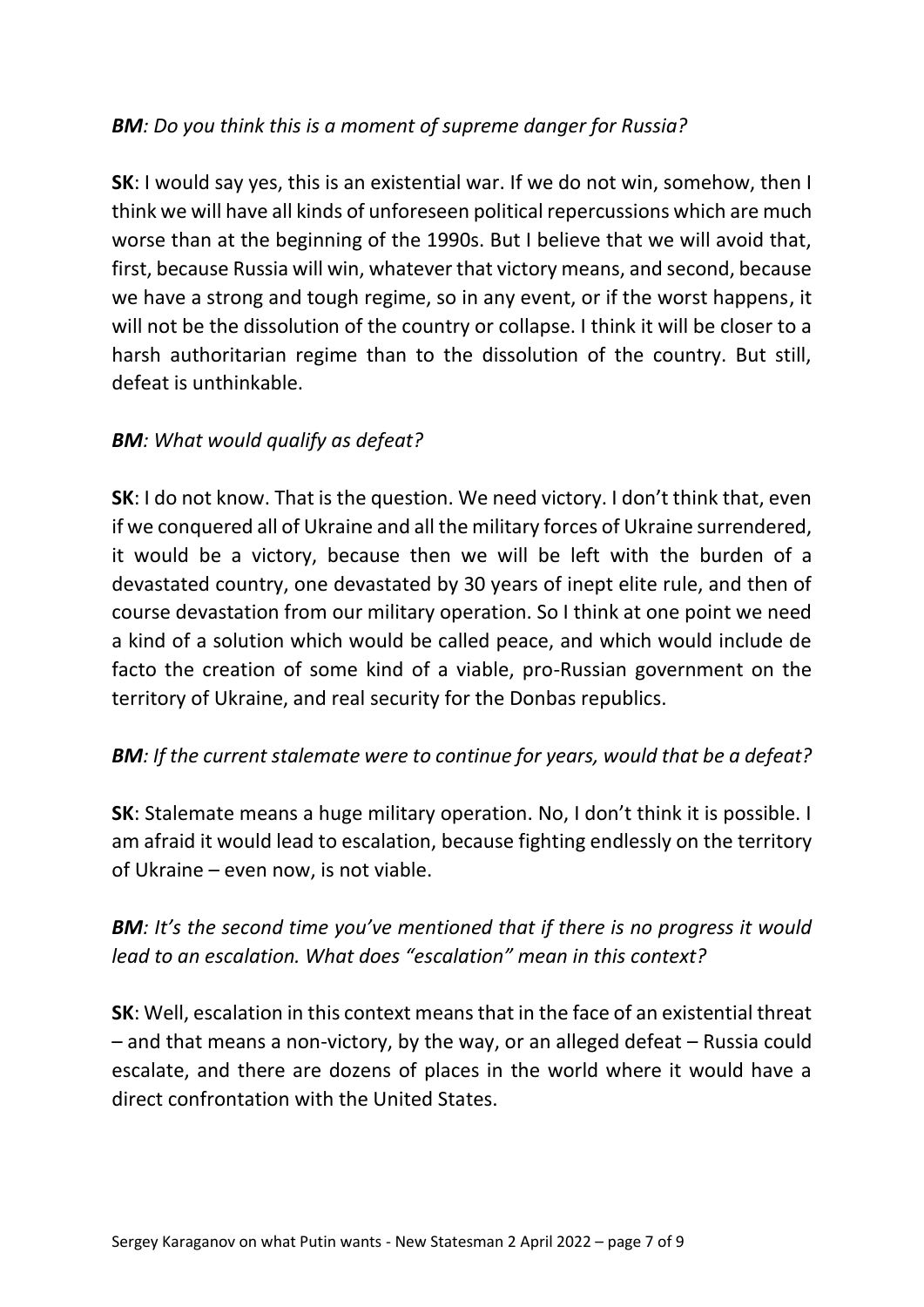*BM: So your suggestion is that, on the one hand, we could have an escalation towards the possible use of nuclear weapons – if there is an existential danger to Russia – and, on the other, an escalation towards conflict in other areas beyond Ukraine. Am I following you correctly?*

**SK**: I wouldn't rule it out. We are living in absolutely a new strategic situation. Normal logic dictates what you have said.

# *BM: How do you feel personally? Do you feel tormented by what is happening?*

**SK:** We all feel like we are part of a huge event in history, and it's not just about war in Ukraine; it's about the final crash of the international system that was created after the Second World War and then, in a different way, was recreated after the collapse of the Soviet Union. So, we are witnessing the collapse of an economic system – of the world economic system – globalisation in this form is finished. Whatever we have had in the past is gone. And out of this we have a build-up of many crises that, because of Covid-19, we pretended did not exist. For two years, the pandemic replaced decision-making. Covid was bad enough, but now everybody has forgotten about Covid and we can see that everything is collapsing. Personally, I'm tremendously saddened. I worked for the creation of a viable and fair system. But I am part of Russia, so I only wish that we win, whatever that means.

# *On the decline of European democracy*

*BM: Do you sometimes fear this could be the rebirth of Western power and American power; that the Ukraine war could be a moment of renewal for the American empire?*

**SK**: I don't think so. The problem is that during the last 500 years the foundation of Western power was the military preponderance of Europeans. This foundation started eroding from the 1950s and 1960s. Then the collapse of the Soviet Union made it seem for a while that Western predominance was back, but now it is done away with, because Russia will continue to be a major military power and China is becoming a first-class military power.